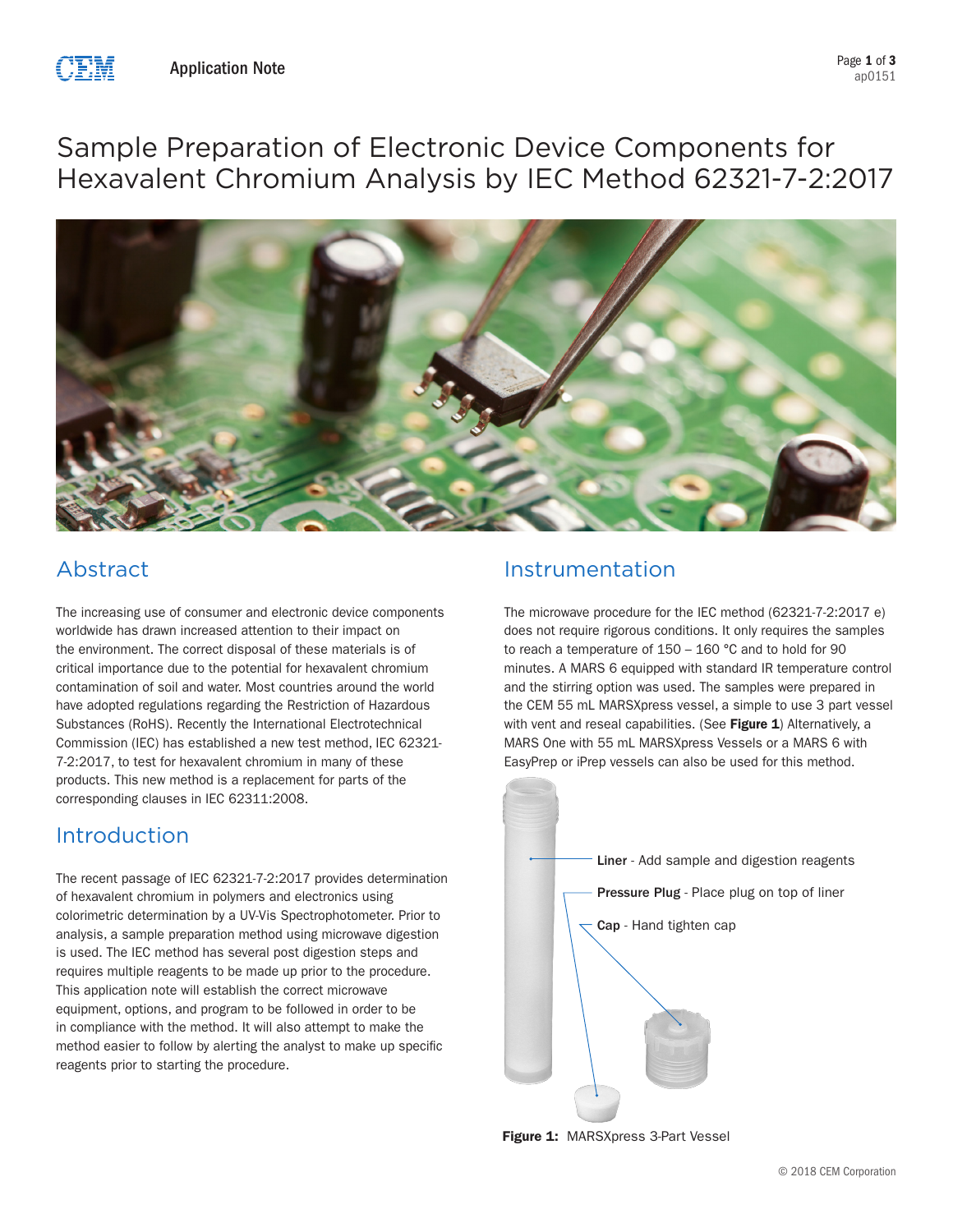

### Application Note

Sample Preparation of Electronic Device Components for Hexavalent Chromium Analysis by IEC Method 62321-7-2:2017

# Procedure

### Note:

Prior to the digestion procedure, you will need to grind or cut up samples into small pieces.

### Reagents Preparation

You must make up these reagents prior to sample preparation. All reagents used must be reagent grade or better.

### Digestion Solution

Dissolve 20 g of NaOH and 30 g of NaCO<sub>2</sub> in water in 1 L volumetric flask and dilute to mark with clean deionized water. This should be stored at 20 -25 °C and be made fresh monthly. Test pH prior to use and discard solution if pH is below 11.5.

### Phosphate Buffer

Disolve 87.09 g K<sub>2</sub>HPO<sub>4</sub> and 68.04 g KH<sub>2</sub>PO<sub>4</sub> into 700 mL of clean deionized water. Transfer to a 1 L volumetric flask and make up to volume with clean deionized water.

### Nitric Acid at 35%

Dilute 50 mL of reagent grade HNO<sub>2</sub> to 100 mL with clean deionized water. Store at 20 °C.

#### Diphenylcarbazide

Dissolve 250 mg 1,5-Diphenylcarbazide in 50 mL of acetone. Store in a brown bottle. Prior to use, check solution for discoloration. Store up to two weeks and if solution becomes discolored discard and prepare a fresh batch.

### Sulfuric Acid at 10%

Dilute 10 mL of distilled reagent grade or spectroscopic grade H<sub>2</sub>SO<sub>4</sub> with clean deionized water to 100 mL into a volumetric flask.

### Other required Reagents

- Toluene (Analytical Grade)
- MgCl<sub>2</sub> anhydrous (Analytical Grade)

### Microwave Digestion Procedure

- 1. Weigh approximately 0.15 grams of sample into 55 mL MARSXpress vessel and add magnetic stir bar.
- 2. Add 10 mL of Digestion Solution
- 3. Add 5 mL of Toluene (analytical grade)
- 4. Add 400 mg of MgCl<sub>2</sub> (anhydrous) analytical grade
- 5. Add 0.5 mL of Phosphate Buffer
- 6. Evenly space vessels into MARSXpress turntable and place into microwave cavity. Create Classic microwave digestion program as defined in Table 1.

#### Table 1: Microwave Digestion Custom Program Settings

| <b>Stage</b> | <b>Ramp</b> | Temp $(^{\circ}C)$ | <b>Hold</b> |
|--------------|-------------|--------------------|-------------|
|              | 15 mins     | 155                | 60 mins     |
|              | 1 sec       | 155                | 30 mins     |

### **Results**

The MARS 6 with MARSXpress vessels can be used to successfully perform the closed vessel microwave digestion portion (62321-7-2:2017 e) of the hexavalent chromium determination sample preparation. As shown in Figure 2, the precise power control can easily obtain the necessary digestion conditions required for the duration of the run. Although the method does not call for it, we would recommend the stirring option to help extract all of the hexavalent chromium into the aqueous phase in the vessel prior to separation. Once the microwave portion is complete a post digestion procedure is required, which is outlined in the following section.



Figure 2: Temperature Curve

The Green power line represents the precise control of the MARS system while the Red Temperature line shows that the samples are being held in the correct temperature range of 150 -160 °C for 90 minutes.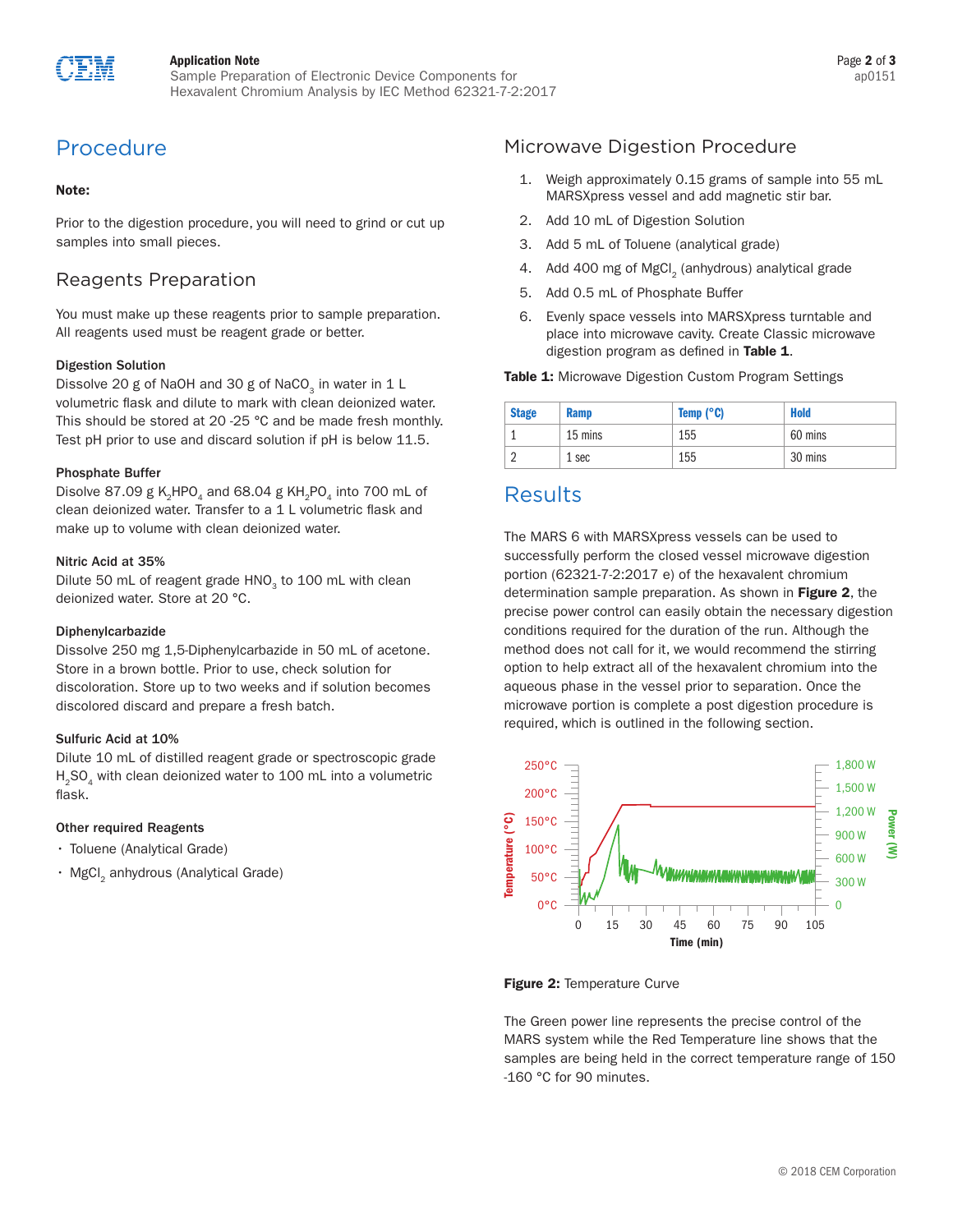

### Application Note

Sample Preparation of Electronic Device Components for Hexavalent Chromium Analysis by IEC Method 62321-7-2:2017

# Post Digestion Preparation

- 1. Cool and transfer solution to a separatory funnel to separate organic phase. Discard organic phase.
- 2. Filter aqueous phase with a 0.45 um membrane filter. Rinse the digestion vessel three times with water and filter rinse solution as well. If filter becomes clogged use a larger pore size filter.
- 3. Rinse inside of flask and filter pad with water and transfer filtrate and rinse solution into a 150 mL beaker with magnetic stir bar.
- 4. Add Nitric Acid (35%) dropwise while stirring and monitor pH to adjust to  $7.5 + (-0.5)$ .
- 5. Check to see if sample is clear.

### If sample is clear:

- 1. Develop color
	- a. Add 2.5 mL of diphenylcarbazide solution to each beaker.
	- b. Slowly add sulfuric acid (10%) to the vessel to adjust pH to  $2.0 +/- 0.5$ .
	- c. Transfer the contents quantitatively to a 50 mL volumetric flask and adjust sample volume to 50 mL with deionized water and invert several times.
	- d. Let stand 5 10 minutes to develop full color.
- 2. Transfer appropriate portion to a 1 cm absorption cell and measure at 540 nm with colorimetric instrument. Analysis must be complete within 30 minutes of color development.
- 3. Correct the absorbance reading of the sample by subtracting the absorbance of a blank carried through the color development procedures.
- 4. From corrected absorbance determine the concentration by referring to calibration curve from IEC method.

#### If sample is turbid or colored:

Filter the sample with a 0.45 um membrane filter.

- If sample is colored, filter solution with a  $C_{18}$  cartridge syringe before proceeding to develop color.
- If sample is clear after filtration proceed to develop color.
- 1. Develop color
	- a. Add 2.5 mL of diphenylcarbazide solution to each beaker.
	- b. Slowly add sulfuric acid (10%) to the vessel to adjust pH to  $2.0 +/- 0.5$ .
	- c. Transfer the contents quantitatively to a 50 mL volumetric flask and adjust sample volume to 50 mL with deionized water and invert several times.
	- d. Remove 5 mL from the flask and record and measure with colorimetric instrument. This is the background absorption measurement.
	- e. Perform background correction by adding 2.5 mL diphenylcarbazide solution to each sample digestion solution.
	- f. Mix and add deionized water to adjust volume to 50 mL inverting several times.
	- g. Let stand 5 10 minutes to develop full color.
- 2. Transfer appropriate portion to a 1 cm absorption cell and measure at 540 nm with colorimetric instrument. Analysis must be complete within 30 minutes of color development.
- 3. Correct the absorbance reading by subtracting the reading from the measurement taken above for background absorbance.
- 4. From corrected absorbance determine the concentration by referring to calibration curve from IEC method.

### **Discussion**

The IEC method 62321-7-2:2017 is a suitable alternative to analysis by ICP; however, great care should be taken to minimize error in each step. Technicians should be well trained in proper analytical technique to minimize sample to sample variability and minimize introduction of error, which could lead to false or inaccurate results.

### **United States (Headquarters)**

800-726-3331 704-821-7015 Fax: 704-821-7894 info@cem.com

### **Italy**

(39) 35-896224 Fax: (39) 35-891661 info.srl@cem.com

### **France**

33 (01) 69 35 57 80 Fax: 33 (01) 60 19 64 91 info.fr@cem.com

### **Japan**

+81-3-5793-8542 Fax: +81-3-5793-8543 info@cemjapan.co.jp

### **Germany, Austria, Switzerland**

(49) 2842-9644-0 Fax: (49) 2842-9644-11 info@cem.de

#### **United Kingdom**

(44) 1280-822873 Fax: (44) 1280-822873 info.uk@cem.com

### **Ireland**

+353 (0) 1 885 1752 Fax: +353 (0) 1 885 1601 info.ireland@cem.com

#### **www.cem.com**

© 2018 CEM Corporation All rights reserved. This may not be reproduced or published without written permission from CEM.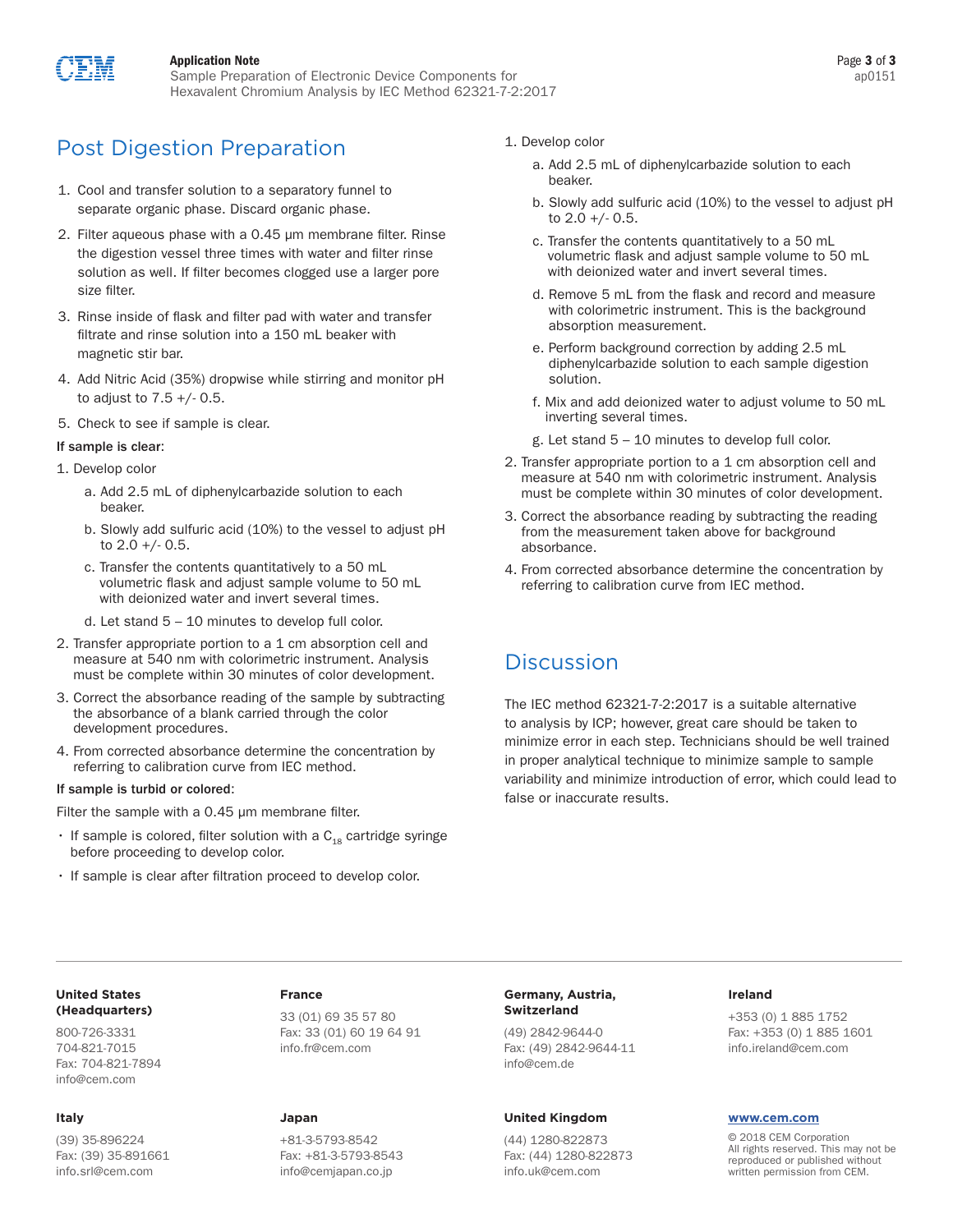

### Reagents Preparation

You must make up these reagents prior to sample preparation. All reagents used must be reagent grade or better.

### Digestion Solution

Dissolve 20 g of NaOH and 30 g of NaCO<sub>3</sub> in water in 1 L volumetric flask and dilute to mark with clean deionized water. This should be stored at 20 -25 °C and be made fresh monthly. Test pH prior to use and discard solution if pH is below 11.5.

### Phosphate Buffer

Disolve 87.09 g K<sub>2</sub>HPO<sub>4</sub> and 68.04 g KH<sub>2</sub>PO<sub>4</sub> into 700 mL of clean deionized water. Transfer to a 1 L volumetric flask and make up to volume with clean deionized water.

### Nitric Acid at 35%

Dilute 50 mL of reagent grade HNO<sub>2</sub> to 100 mL with clean deionized water. Store at 20 °C.

### Diphenylcarbazide

Dissolve 250 mg 1,5-Diphenylcarbazide in 50 mL of acetone. Store in a brown bottle. Prior to use, check solution for discoloration. Store up to two weeks and if solution becomes discolored discard and prepare a fresh batch.

### Sulfuric Acid at 10%

Dilute 10 mL of distilled reagent grade or spectroscopic grade H<sub>2</sub>SO<sub>4</sub> with clean deionized water to 100 mL into a volumetric flask.

### Other required Reagents

- Toluene (Analytical Grade)
- MgCl<sub>2</sub> anhydrous (Analytical Grade)

### Microwave Digestion Procedure

Weigh approximately 0.15 grams of ground sample into 55 mL MARSXpress vessel and add magnetic stir bar.

To each vessel add:

- Add 10 mL of Digestion Solution
- Add 5 mL of Toluene (analytical grade)
- $\cdot$  Add 400 mg of MgCl<sub>2</sub> (anhydrous) analytical grade
- Add 0.5 mL of Phosphate Buffer

Evenly space vessels into MARSXpress turntable and place into microwave cavity. Create Classic microwave digestion program as defined below.

Microwave Digestion Custom Program Settings:

| <b>Stage</b> | <b>Ramp</b> | Temp $(^{\circ}C)$ | <b>Hold</b> |
|--------------|-------------|--------------------|-------------|
|              | 15 mins     | 155                | 60 mins     |
| $\Omega$     | 1 sec       | 155                | 30 mins     |

### Post Digestion Procedure

- 1. Cool and transfer solution to a separatory funnel to separate organic phase. Discard organic phase.
- 2. Filter aqueous phase with a 0.45 µm membrane filter. Rinse the digestion vessel three times with water and filter rinse solution as well. If filter becomes clogged use a larger pore size filter.
- 3. Rinse inside of flask and filter pad with water and transfer filtrate and rinse solution into a 150 mL beaker with magnetic stir bar.
- 4. Add Nitric Acid (35%) dropwise while stirring and monitor pH to adjust to 7.5 +/- 0.5.
- 5. Check to see if sample is clear.